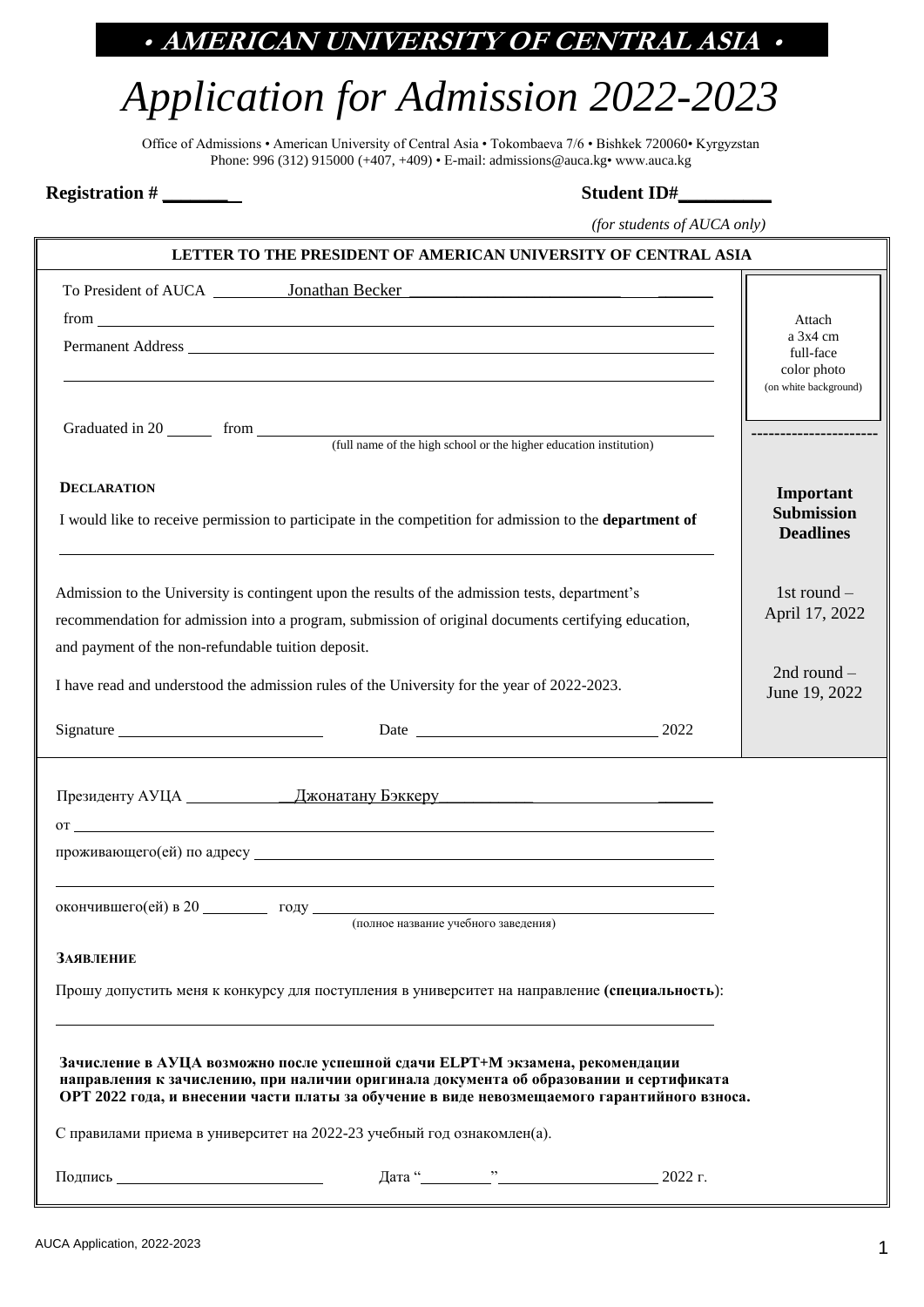### SUPPORTING DOCUMENTS TO BE SUBMITTED TO the ADMISSIONS OFFICE of AUCA

| $\Box$ Copy of high school diploma or vocational education certificate or if currently enrolled in high school, a certificate from current school |
|---------------------------------------------------------------------------------------------------------------------------------------------------|
| certifying that an applicant is in the last year (Note: Upon admission to AUCA, the original copy of graduation certificate or diploma with       |
| appendix <b>must</b> be submitted to the Office of Admissions)                                                                                    |

 $\Box$  Official copies of any and all high school and university transcripts / marksheets (Note: Applicants who have graduated from educational institutions outside of Kyrgyz Republic **must** present a document confirming they have obtained the equivalent of the Kyrgyz Republic's state diploma of secondary education, equivalent to 11 years of school (for undergraduate program applicants) and of higher education (for graduate program applicants). The document issued by the foreign academic institution and its notarized Russian translation (including transcripts / marksheets) must be submitted to the Ministry for Education of the Kyrgyz Republic in order to confirm the level and content of study completed. The Ministry then issues a certificate recognizing the applicant's education, which should be submitted along with this application form to the University).

Any and all Republic and International Olympiad Diplomas on specific subjects (**FOR KYRGYZ CITIZENS & CIS APPLICANTS ONLY**)

- Copy of Republic Test Certificate taken in 2022 (**FOR KYRGYZ CITIZENS ONLY**) (Note: the original copy of the certificate **must** be submitted to the Office of Admissions upon admission to AUCA)
- $\Box$  Copy of passport information pages and for non-Kyrgyz citizens living in Kyrgyzstan, a copy of the Kyrgyz Republic visa page (international students must check in with the Student Visa and Registration Coordinator within 2 days of arrival to submit copies of their Kyrgyz Visa and complete Ministry of Foreign Affairs registration paperwork)
- $\Box$  2 color photographs (3 x 4 cm white background)
- □ AUCA Admission Exam (ELPT+M) Score Report

 **OR** (instead of the ELPT+M score report an applicant may submit an official English Language proficiency certificate and a standardized test score report)

Official English Language Proficiency Certificate:

 Official TOEFL Certificate (paper-based or internet-based) – REPORT TO AUCA INSTITUTION CODE 0419 **or** Official IELTS Certificate – REPORT TO AUCA INSTITUTION CODE 8306 FOR UNDERGRADUATE APPLICATIONS AND 8305 FOR GRADUATE APPLICATIONS

#### (**FOR UNDERGRADUATE PROGRAM APPLICANTS**)

□ Official Standardized Test Results: SAT Reasoning Test (SAT I) – REPORT TO AUCA INSTITUTION CODE 5825 **or** ACT plus Writing Test – REPORT TO AUCA INSTITUTION CODE 5479

#### (**FOR GRADUATE PROGRAM APPLICANTS**)

□ Official Standardized Test Results: GMAT – REPORT TO AUCA INSTITUTION CODE S2B-2G-87 **or** GRE – REPORT TO AUCA INSTITUTION CODE 0419 (Note: MBA Program accepts either GRE or GMAT scores; MACAS accepts only GRE scores)

#### □ Essay:

**UNDERGRADUATE** – Please state your reasons for applying to the chosen program of the American University of Central Asia, and how your studies at AUCA will contribute toward your goals; also tell us what you feel most enthusiastic about and whether this has influenced your life in any way. Limit your essay to 700 words / 1 page. The essay must be typed. *Please attach it to this application.*

**GRADUATE –** Please state your reasons for applying to the American University of Central Asia, and how your studies at AUCA will contribute toward your career goals. Why do you want to get a graduate degree? What are your career plans in 5 years? Limit your essay to 700 words / 1 page. The essay must be typed. *Please attach it to this application.*

#### **ADDITIONAL DOCUMENTATION NEEDED FROM GRADUATE PROGRAM APPLICANTS**

 $\Box$  Copy of Bachelor's Degree or Specialist Diploma  $or$  if currently enrolled in university, a certificate from school certifying that</u> an applicant is in the last year (Note: Upon admission to AUCA, the original copy of Bachelor's Degree / Specialist Diploma or confirmation of degree completion **must** be submitted to the Office of Admissions)

 $\Box$  Curriculum Vitae / Resume in English which includes work history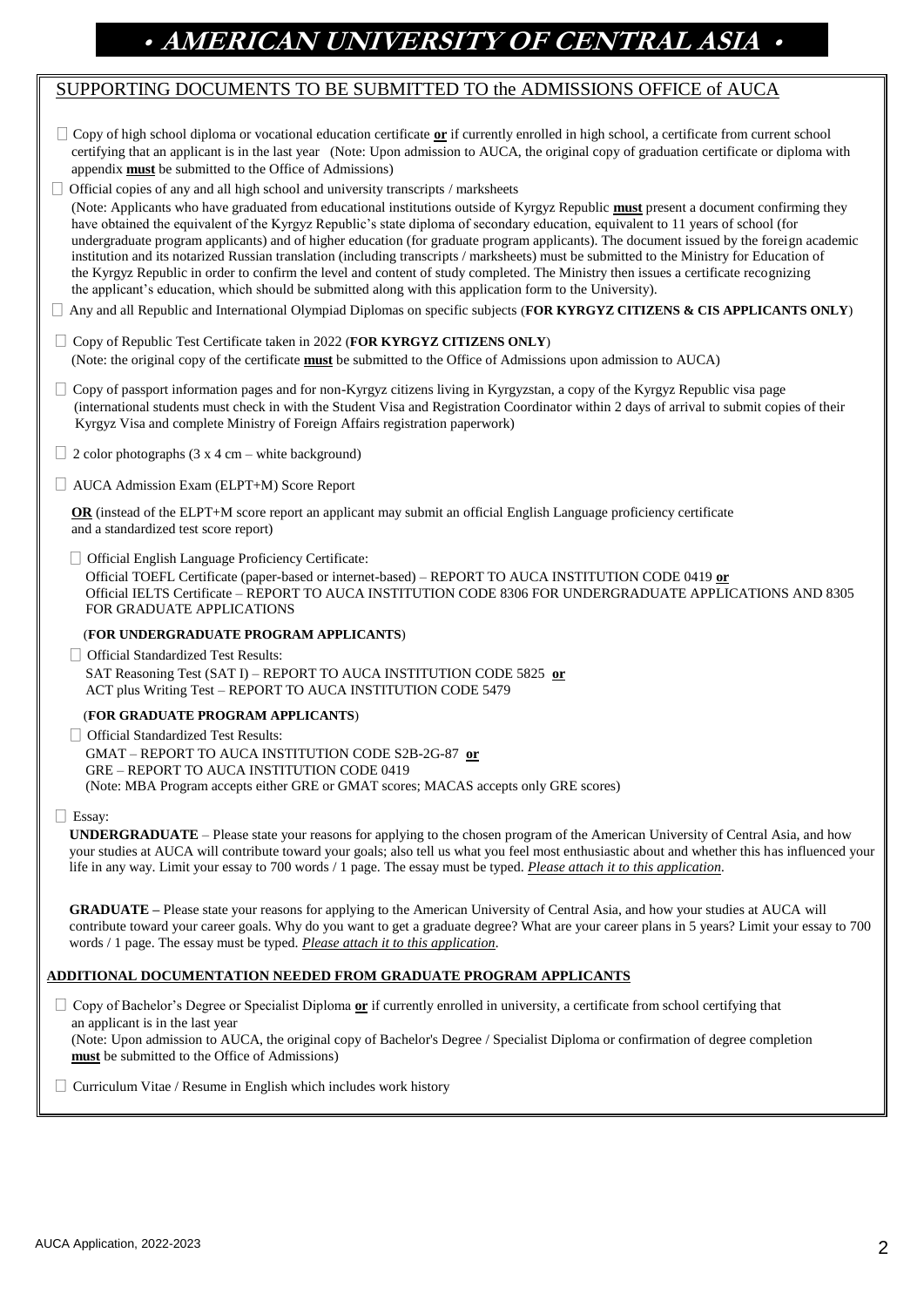# *Application for Admission – 2022/2023*

Office of Admissions • American University of Central Asia • Tokombaev 7/6 • Bishkek 720060 • Kyrgyzstan Phone: 996 (312) 915000 (+407, +409) • E-mail[: admissions@auca.kg](mailto:admissions@auca.kg) • www.auca.kg

### **Registration # \_\_\_\_\_\_\_\_\_\_\_\_\_\_\_\_**

| <b>SECTION 1: APPLICANT INFORMATION</b>                                                                                                                                   |                                                                                                                                           |                          |                         |                      |
|---------------------------------------------------------------------------------------------------------------------------------------------------------------------------|-------------------------------------------------------------------------------------------------------------------------------------------|--------------------------|-------------------------|----------------------|
| NAME AND RESIDENCE INFORMATION (Please write your name as it appears in official documents both in English and Russian):                                                  |                                                                                                                                           |                          |                         |                      |
|                                                                                                                                                                           |                                                                                                                                           |                          |                         |                      |
|                                                                                                                                                                           |                                                                                                                                           | Given Name (First)       |                         | Middle Name (if any) |
|                                                                                                                                                                           | Фамилия                                                                                                                                   | Имя                      |                         | Отчество             |
|                                                                                                                                                                           |                                                                                                                                           |                          |                         |                      |
|                                                                                                                                                                           | Nationality                                                                                                                               |                          | Country of Citizenship  |                      |
|                                                                                                                                                                           |                                                                                                                                           | Gender:                  | <b>Female</b>           | Male                 |
|                                                                                                                                                                           |                                                                                                                                           |                          |                         |                      |
| <b>CONTACT INFORMATION:</b>                                                                                                                                               |                                                                                                                                           |                          |                         |                      |
|                                                                                                                                                                           |                                                                                                                                           |                          |                         |                      |
| Permanent Mailing Address:                                                                                                                                                | House or Apartment Number and Street                                                                                                      |                          |                         |                      |
|                                                                                                                                                                           |                                                                                                                                           |                          |                         |                      |
| City and District                                                                                                                                                         | Province / Oblast / State                                                                                                                 |                          | Country                 | Postal Code          |
| (country and city code)                                                                                                                                                   |                                                                                                                                           |                          |                         |                      |
|                                                                                                                                                                           |                                                                                                                                           |                          |                         |                      |
|                                                                                                                                                                           |                                                                                                                                           |                          | (country and city code) |                      |
| Current/Local Address:                                                                                                                                                    | House or Apartment Number and Street                                                                                                      |                          |                         |                      |
| (If different from above)                                                                                                                                                 |                                                                                                                                           |                          |                         |                      |
| City and District                                                                                                                                                         | Province / Oblast / State                                                                                                                 |                          | Country                 | Postal Code          |
|                                                                                                                                                                           |                                                                                                                                           |                          |                         |                      |
| (country and city code)<br>(country and city code)<br>ALTERNATE CONTACT: (This should be someone OTHER THAN YOU OR YOUR PARENTS, such as a relative, friend, or neighbor) |                                                                                                                                           |                          |                         |                      |
|                                                                                                                                                                           |                                                                                                                                           |                          |                         |                      |
|                                                                                                                                                                           |                                                                                                                                           |                          |                         |                      |
|                                                                                                                                                                           |                                                                                                                                           |                          |                         |                      |
| [Important: Address and contact changes should be reported immediately to the Office of Admissions.]                                                                      |                                                                                                                                           |                          |                         |                      |
| PASSPORT INFORMATION:                                                                                                                                                     |                                                                                                                                           |                          |                         |                      |
|                                                                                                                                                                           |                                                                                                                                           |                          |                         |                      |
| Passport Issue Date (Day/ Month/ Year): Passport Expiry Date (Day/ Month/ Year):                                                                                          |                                                                                                                                           |                          |                         |                      |
|                                                                                                                                                                           | [Please note that all international students must make sure to renew or extend their student visas within Kyrgyzstan in a timely manner.] |                          |                         |                      |
|                                                                                                                                                                           |                                                                                                                                           |                          |                         |                      |
|                                                                                                                                                                           | <b>EMPLOYMENT INFORMATION (For Graduate Program Applicants Only – Note: Attach CV/Resume to Application):</b>                             |                          |                         |                      |
|                                                                                                                                                                           | <b>Business Name</b>                                                                                                                      | <b>Street and Number</b> |                         |                      |
|                                                                                                                                                                           |                                                                                                                                           |                          |                         |                      |
| City and District                                                                                                                                                         | Province / Oblast / State                                                                                                                 |                          | Country                 | Postal Code          |
|                                                                                                                                                                           |                                                                                                                                           |                          |                         |                      |
|                                                                                                                                                                           |                                                                                                                                           |                          |                         |                      |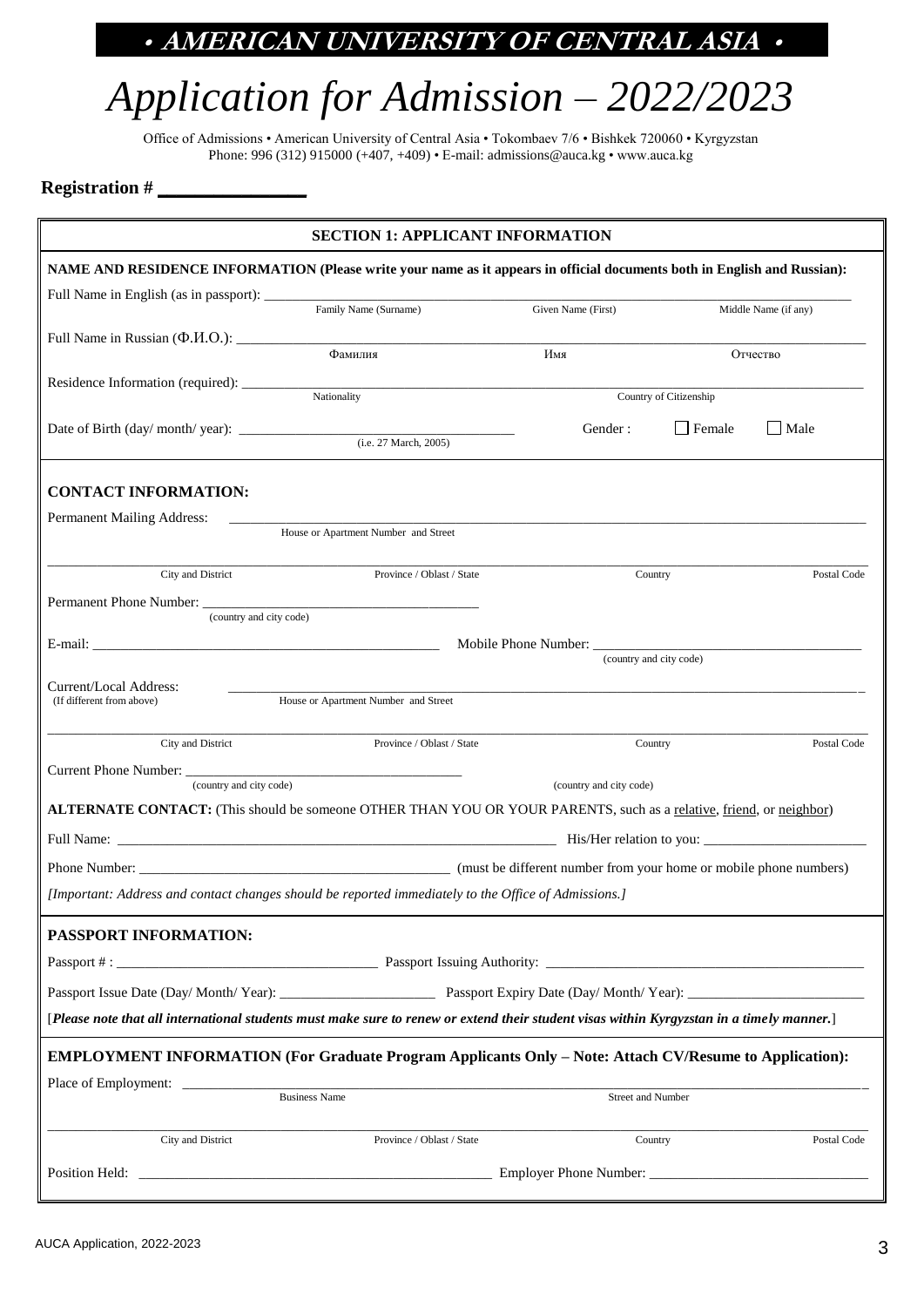|  |  | <b>SECTION 2: ENROLLMENT INFORMATION</b> |
|--|--|------------------------------------------|
|--|--|------------------------------------------|

| <b>SECTION 2: ENROLLMENT INFORMATION</b>                                                                                                                                                                                                                                                                                                                                                                       |                                                                                                                                                                                                                                                                                                                                                                                                                                                                      |  |  |  |
|----------------------------------------------------------------------------------------------------------------------------------------------------------------------------------------------------------------------------------------------------------------------------------------------------------------------------------------------------------------------------------------------------------------|----------------------------------------------------------------------------------------------------------------------------------------------------------------------------------------------------------------------------------------------------------------------------------------------------------------------------------------------------------------------------------------------------------------------------------------------------------------------|--|--|--|
| PROGRAM OF INTENDED STUDY (Mark the box of the program and status for which you are applying):                                                                                                                                                                                                                                                                                                                 |                                                                                                                                                                                                                                                                                                                                                                                                                                                                      |  |  |  |
|                                                                                                                                                                                                                                                                                                                                                                                                                | UNDERGRADUATE / BACHELOR'S DEGREE PROGRAM                                                                                                                                                                                                                                                                                                                                                                                                                            |  |  |  |
| □ Degree Seeking Student (please select Intended Major below)                                                                                                                                                                                                                                                                                                                                                  |                                                                                                                                                                                                                                                                                                                                                                                                                                                                      |  |  |  |
| Anthropology, Technology and<br><b>International Development</b><br>$\Box$ Applied Mathematics and Informatics<br><b>Business Administration</b><br>Economics<br>Environmental Sustainability and<br><b>Climate Science</b><br>European Studies<br>Geology<br><b>International and Business Law</b><br>International and Comparative Politics<br>Journalism and Mass Communications<br>Psychology<br>Sociology | $\Box$ Software Engineering<br>TV, Cinema and Media Arts<br>Liberal Arts and Sciences (select an intended profile):<br>$\Box$ Digital Cultures<br>Social Entrepreneurship and Design Thinking<br>Urban Planning and Design<br>European Studies<br>International and Comparative Politics<br>Human Rights<br>$\Box$ Mass Communications<br>Math Modeling in Natural and Social Sciences<br>□ Literature and History<br>$\Box$ Sociology<br>Peace and Conflict Studies |  |  |  |
| <b>GRADUATE / MASTER'S DEGREE</b><br><b>PROGRAM</b><br>Anthropology, Urbanism and<br><b>International Development</b><br><b>Central Asian Studies</b><br>Economics<br><b>LLM</b><br>$\Box$ MBA<br>$\Box$ Psychology<br>Sociology<br>Talent Management and human<br>potential development in organizations<br>$\Box$ Teaching<br>Journalism                                                                     | □ Non-degree Seeking Student<br>(please select status below)<br><b>Exchange Student</b><br>Visiting Student                                                                                                                                                                                                                                                                                                                                                          |  |  |  |
| <b>For Transfer Students:</b>                                                                                                                                                                                                                                                                                                                                                                                  | $\Box$ Yes or $\Box$ No<br>Will you be a Transfer Student?                                                                                                                                                                                                                                                                                                                                                                                                           |  |  |  |
| If Yes, Name of Current Institution:                                                                                                                                                                                                                                                                                                                                                                           | Current Major:                                                                                                                                                                                                                                                                                                                                                                                                                                                       |  |  |  |
|                                                                                                                                                                                                                                                                                                                                                                                                                | City and Country of Current Institution: Vears of Study Completed:                                                                                                                                                                                                                                                                                                                                                                                                   |  |  |  |
| <b>SECTION 3: ACADEMIC INFORMATION</b><br>HIGH SCHOOL/ SECONDARY EDUCATION:<br>Name of School / Institution:<br><b>Street Address</b>                                                                                                                                                                                                                                                                          |                                                                                                                                                                                                                                                                                                                                                                                                                                                                      |  |  |  |
| City and District<br>Country<br>Province / Oblast / State<br>Postal Code<br>Language of study in High School: $\Box$ KGZ, $\Box$ RUS, $\Box$ TURKM, $\Box$ TAJ, $\Box$ KAZ, $\Box$ UZB, $\Box$ OTHER                                                                                                                                                                                                           |                                                                                                                                                                                                                                                                                                                                                                                                                                                                      |  |  |  |
| Did you study at AUCA's other programs (full-time or part-time): $\Box$ Yes SID ___________ or $\Box$ No                                                                                                                                                                                                                                                                                                       | Did you study at AUCA's Preparatory Program (either the semester-long or year-long studies program):                                                                                                                                                                                                                                                                                                                                                                 |  |  |  |
| FOR CITIZENS OF KYRGYZSTAN & CIS COUNTRIES ONLY:<br>Have you attended any high schools outside of your home country: $\Box$ Yes or $\Box$ No If Yes, name the program _______________, and<br>$\Box$ Yes or $\Box$ No<br>Are you a winner of the Republic Olympiad:                                                                                                                                            |                                                                                                                                                                                                                                                                                                                                                                                                                                                                      |  |  |  |
|                                                                                                                                                                                                                                                                                                                                                                                                                | Subject: Place: Place: Place: Place: Place: Place: Place: Place: Place: Place: Place: Place: Place: Place: Place: Place: Place: Place: Place: Place: Place: Place: Place: Place: Place: Place: Place: Place: Place: Place: Pla                                                                                                                                                                                                                                       |  |  |  |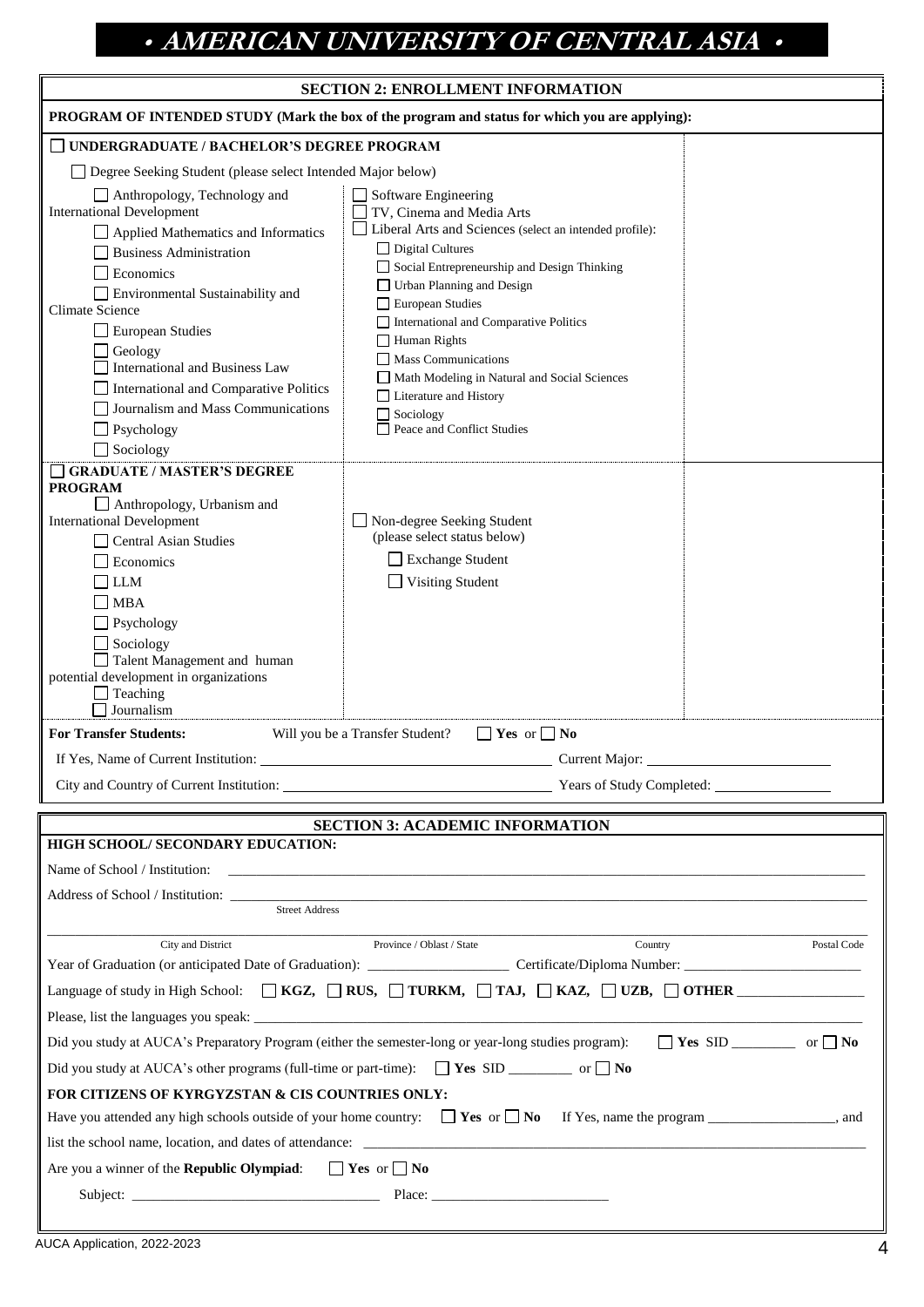| UNIVERSITY/HIGHER EDUCATION (For Graduate Program Applicants and Visiting/Exchange Students): |  |  |  |
|-----------------------------------------------------------------------------------------------|--|--|--|
|                                                                                               |  |  |  |

Street Address

Name of College/ University/ Institution:

Address of College/ University / Institution:

\_\_\_\_\_\_\_\_\_\_\_\_\_\_\_\_\_\_\_\_\_\_\_\_\_\_\_\_\_\_\_\_\_\_\_\_\_\_\_\_\_\_\_\_\_\_\_\_\_\_\_\_\_\_\_\_\_\_\_\_\_\_\_\_\_\_\_\_\_\_\_\_\_\_\_\_\_\_\_\_\_\_\_\_\_\_\_\_\_\_\_\_\_\_\_\_\_\_\_\_\_\_\_\_\_\_\_\_\_\_\_\_\_\_\_\_ City and District Province / Oblast / State Country Postal Code

Year of Graduation (or anticipated Date of Graduation):\_\_\_\_\_\_\_\_\_\_\_\_\_\_\_\_\_\_\_\_\_\_Certificate/Diploma Number: \_\_\_\_\_\_\_\_\_\_\_\_\_\_\_\_\_\_\_\_\_\_\_\_

Degree and Major (i.e. Bachelor of Arts, History):

#### **SECTION 4: AUCA ADMISSION EXAM (ELPT+M) SCORE REPORT**

AUCA offers two options for admissions tests – applicants can either take AUCA Admission Exam or submit standardized admissions test results (SAT or ACT plus Writing for Undergraduate admissions; GMAT or GRE for MBA Program, and GRE for MACAS Program).

All AUCA applicants who are non-native English speakers must document their proficiency in English by either taking the AUCA English Language Proficiency Test (ELTP) or by submitting official TOEFL or IELTS scores directly to AUCA.

**NOTE**: Visiting / Exchange Students do not have to sit for the AUCA Admission Exam or submit SAT, ACT, GRE, or GMAT test results. AUCA English Language Proficiency Test, TOEFL, or IELTS will still be required for non-native English speaking Visiting Students.

| AUCA ADMISSIONS EXAM (ELPT+M) (Offered in February, March, May, and June at AUCA)                                                                                                                                                                                                                                                                                                                                                                                                                              |  |  |  |  |
|----------------------------------------------------------------------------------------------------------------------------------------------------------------------------------------------------------------------------------------------------------------------------------------------------------------------------------------------------------------------------------------------------------------------------------------------------------------------------------------------------------------|--|--|--|--|
| AUCA English Language Proficiency Test                                                                                                                                                                                                                                                                                                                                                                                                                                                                         |  |  |  |  |
| $\Box$ Written Essay Exam                                                                                                                                                                                                                                                                                                                                                                                                                                                                                      |  |  |  |  |
| $\Box$ Mathematics Test                                                                                                                                                                                                                                                                                                                                                                                                                                                                                        |  |  |  |  |
|                                                                                                                                                                                                                                                                                                                                                                                                                                                                                                                |  |  |  |  |
| <b>ENGLISH TEST (Required for all non-native English speakers)</b><br>Applicants must submit one of below mentioned tests' score reports:                                                                                                                                                                                                                                                                                                                                                                      |  |  |  |  |
|                                                                                                                                                                                                                                                                                                                                                                                                                                                                                                                |  |  |  |  |
|                                                                                                                                                                                                                                                                                                                                                                                                                                                                                                                |  |  |  |  |
| All test scores must be reported directly to AUCA by the testing agency, though unofficial test reports may be submitted for initial consideration.<br>- To report TOEFL Scores, please submit a request to Educational Testing Services (www.toefl.org) - Report to Institution Code 0419<br>- To report IELTS Scores, please submit a request to International English Language Testing System (www.ielts.org) – Report to Institution<br>Code 8306 (Undergraduate applicants) or 8305 (Graduate applicants) |  |  |  |  |
| UNDERGRADUATE STANDARDIZED UNIVERSITY ADMISSIONS TESTS (Applicants may submit SAT or ACT plus Writing):                                                                                                                                                                                                                                                                                                                                                                                                        |  |  |  |  |
|                                                                                                                                                                                                                                                                                                                                                                                                                                                                                                                |  |  |  |  |
| Critical Reading Score: ____________ Mathematics Score: _____________ Writing Score: _____________ Essay Subscore: ____________                                                                                                                                                                                                                                                                                                                                                                                |  |  |  |  |
|                                                                                                                                                                                                                                                                                                                                                                                                                                                                                                                |  |  |  |  |
|                                                                                                                                                                                                                                                                                                                                                                                                                                                                                                                |  |  |  |  |
| All test scores must be reported directly to AUCA by the testing agency, though unofficial test reports may be submitted for initial consideration.<br>- To report SAT Scores, please submit a request to College Board (www.collegeboard.com) - Report to Institution Code 5825<br>- To report ACT Test Scores, please submit a request to ACT (www.actstudent.org) – Report to Institution Code 5479                                                                                                         |  |  |  |  |
| <b>GRADUATE STANDARDIZED UNIVERSITY ADMISSIONS TESTS</b><br>(MBA applicants may submit GMAT or GRE / MACAS applicants should submit GRE):                                                                                                                                                                                                                                                                                                                                                                      |  |  |  |  |
|                                                                                                                                                                                                                                                                                                                                                                                                                                                                                                                |  |  |  |  |
|                                                                                                                                                                                                                                                                                                                                                                                                                                                                                                                |  |  |  |  |
|                                                                                                                                                                                                                                                                                                                                                                                                                                                                                                                |  |  |  |  |
| Verbal Score: Quantitative Score: Analytical Writing Score: _____________________                                                                                                                                                                                                                                                                                                                                                                                                                              |  |  |  |  |
| All test scores must be reported directly to AUCA by the testing agency, though unofficial test reports may be submitted for initial consideration.<br>- To report GMAT Test Scores, please submit a request to GMAT (www.mba.com) - Report to Institution Code S2B-2G-87<br>- To report GRE Scores, please submit a request to Educational Testing Services (www.gre.org) – Report to Institution Code 0419                                                                                                   |  |  |  |  |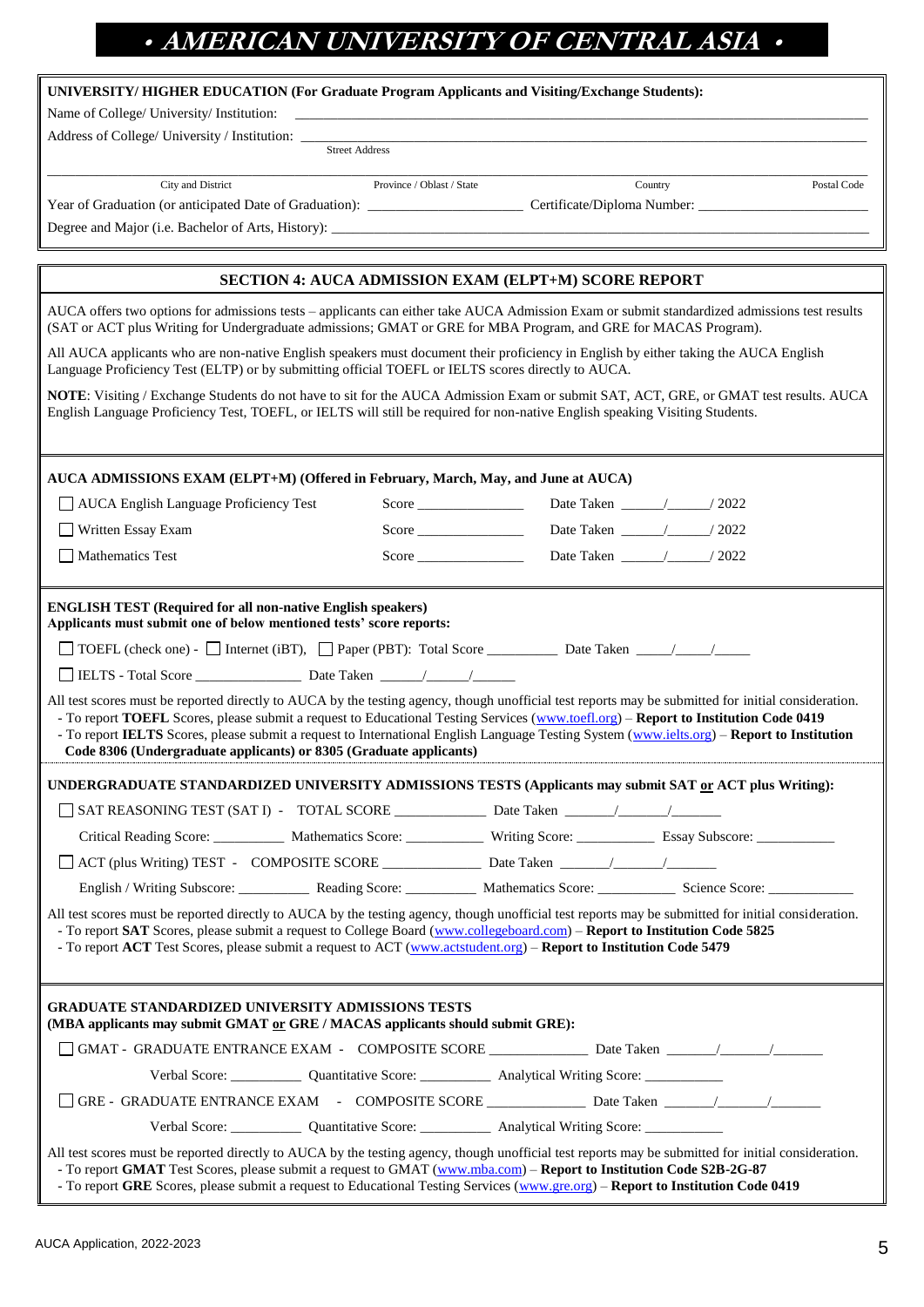#### **ESSAY REQUIREMENT FOR ALL APPLICANTS:**

**UNDERGRADUATE** – Please state your reasons for applying to the chosen program of the American University of Central Asia, and how your studies at AUCA will contribute toward your goals; also tell us what you feel most enthusiastic about and whether this has influenced your life in any way. Limit your essay to 700 words (1 page). The essay must be typed. *Please attach it to this application.*

**GRADUATE –** Please state your reasons for applying to the American University of Central Asia, and how your studies at AUCA will contribute toward your career goals. Why do you want to get a graduate degree? What are your career plans in 5 years? Limit your essay to 700 words (1 page). The essay must be typed. *Please attach it to this application.*

### **SECTION 5: FINANCIAL AID INFORMATION**

This information is essential for assessing potential financial aid need, and it will not be used in any way as a condition of admissions to AUCA. The information you provide is non-binding, will not be considered as a contract of payment to AUCA, and will be held in strict confidence.

 **Are you applying for a financial aid / scholarship at AUCA?**  $\qquad \qquad \qquad$  **Yes** or  $\qquad \qquad$  No

If your answer is **YES**, please contact AUCA's Financial Aid Office (room 237; phone +996 312 915 000, ext 412) for detailed information.

**Note:** The deadlines for submitting **financial aid** and **admissions** applications are the same. Late applications will not be considered.

#### **SECTION 6: FAMILY INFORMATION**

|                                      | Place of Employment & Position Held: New York Changes and School and School and School and School and School and School and School and School and School and School and School and School and School and School and School and |
|--------------------------------------|--------------------------------------------------------------------------------------------------------------------------------------------------------------------------------------------------------------------------------|
|                                      |                                                                                                                                                                                                                                |
| Home Phone Number:                   |                                                                                                                                                                                                                                |
|                                      |                                                                                                                                                                                                                                |
| Place of Employment & Position Held: |                                                                                                                                                                                                                                |

### **SECTION 7: CERTIFICATION AND ATTESTATION**

I certify that all the information provided in this application is complete and true. I understand that any misrepresentation of omission of information may be cause for denial of admission to the American University of Central Asia. I understand that the American University of Central Asia reserves the right to deny admissions to anyone whom it considers not qualified, and that American University of Central Asia reserves the right to require withdrawal of any student at any time for any reason it considers sufficient, including due to academic standing and personal conduct.

Furthermore, I certify that I understand the admission rules of the American University of Central Asia for the year of 2022-2023.

Admission to the American University of Central Asia is dependent upon the results of the AUCA Admission Exam, department's recommendation for admission, and submission of original documents certifying completed education.

*The American University of Central Asia does not discriminate in its programs, activities, or admission practices on the basis of race, color, religion, national origin, sex, or age.*

| Signature of applicant:                      | Date: | 2022 |
|----------------------------------------------|-------|------|
| Signature of applicant's parent or guardian: | Date: | 2022 |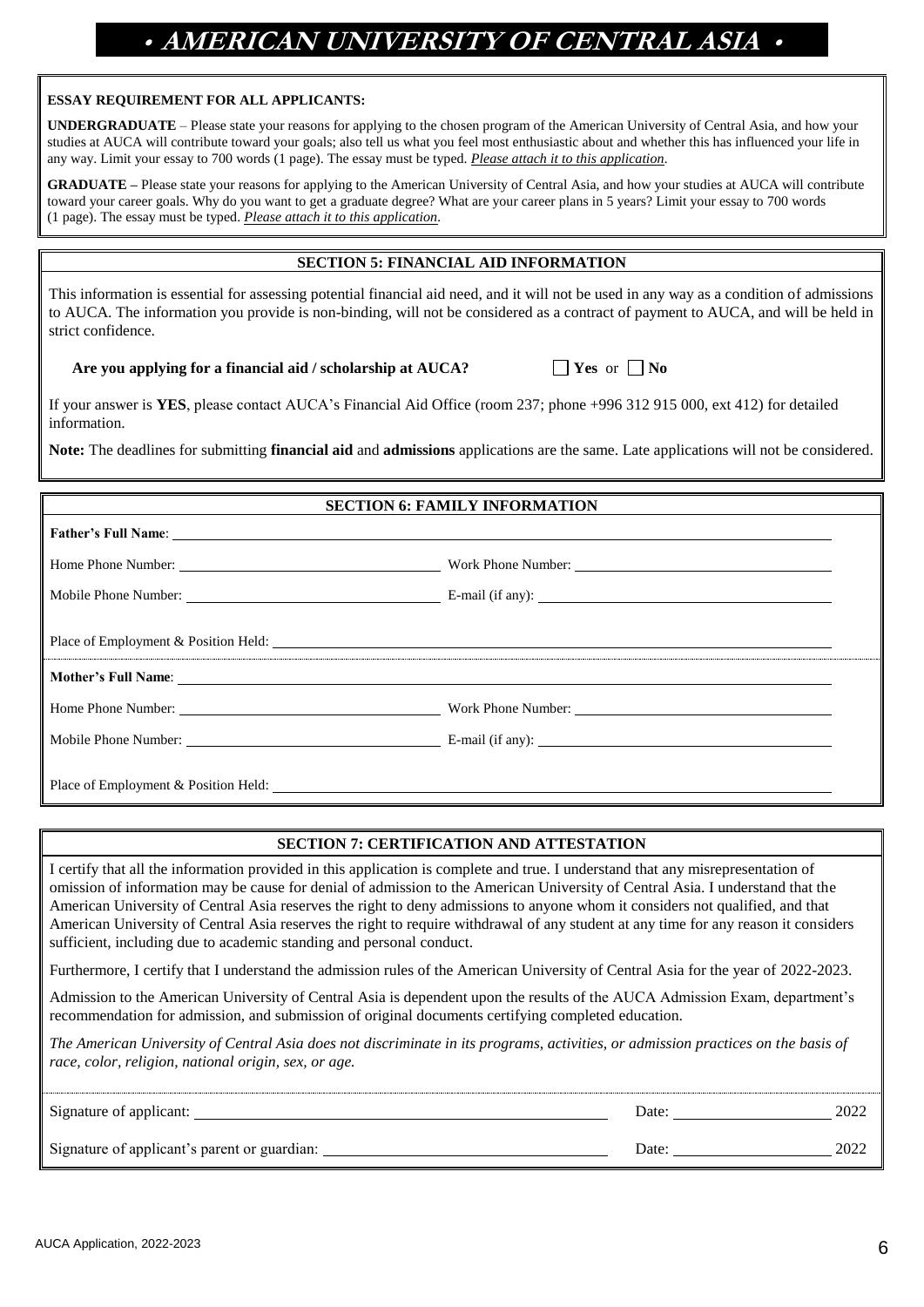| <b>SECTION 8: QUESTIONNAIRE</b>                                                                                                                                                                                  |
|------------------------------------------------------------------------------------------------------------------------------------------------------------------------------------------------------------------|
| Dear Applicant,                                                                                                                                                                                                  |
| You are kindly asked to participate in a survey aimed at better understanding of the needs of our students. All individual responses<br>are kept confidential. We appreciate your cooperation, support and time. |
| 1. How did you learn about AUCA? Please check boxes as appropriate:                                                                                                                                              |
| AUCA web-site                                                                                                                                                                                                    |
| Visit to AUCA                                                                                                                                                                                                    |
| Mass media (e.g. TV / radio commercials, ads in newspapers / magazines, etc.); please specify:                                                                                                                   |
| ш<br>Open House AUCA                                                                                                                                                                                             |
| Social media; please specify:                                                                                                                                                                                    |
| п<br><b>Education</b> fairs                                                                                                                                                                                      |
| п<br>Campus Tours                                                                                                                                                                                                |
| AUCA events (Initiation, Brain Ring, STREAM competition, etc.)                                                                                                                                                   |
| Friends, parents, other relatives or acquaintances                                                                                                                                                               |
| Students or graduates of AUCA                                                                                                                                                                                    |
| Education centers / international organizations (e.g. ACCELS, IREX, EducationUSA, Soros Foundation, embassies, etc.); please specify:                                                                            |
| <u> 1980 - Jan Barnett, fransk politiker (d. 1980)</u><br>Other                                                                                                                                                  |
| 2. What factors influenced your decision to apply to AUCA? Please check boxes as appropriate:                                                                                                                    |
| Excellent educational opportunities (exchange programs, international conferences, internships, etc.)                                                                                                            |
| п<br>Opportunity to obtain an internationally recognized degree (Bard college diploma)                                                                                                                           |
| п<br>Opportunity to continue your studies abroad                                                                                                                                                                 |
| п<br>Opportunity to receive scholarship / financial aid                                                                                                                                                          |
| п<br>University facilities and resources (new unique campus, well stocked library, TV and recording studios, etc.)                                                                                               |
| п<br>Prestigiousness of the university                                                                                                                                                                           |
| п<br>Good employment perspectives following graduation                                                                                                                                                           |
| П<br>Other (academic honesty, environment, diversity, credit system, e-learning, etc.)                                                                                                                           |
|                                                                                                                                                                                                                  |